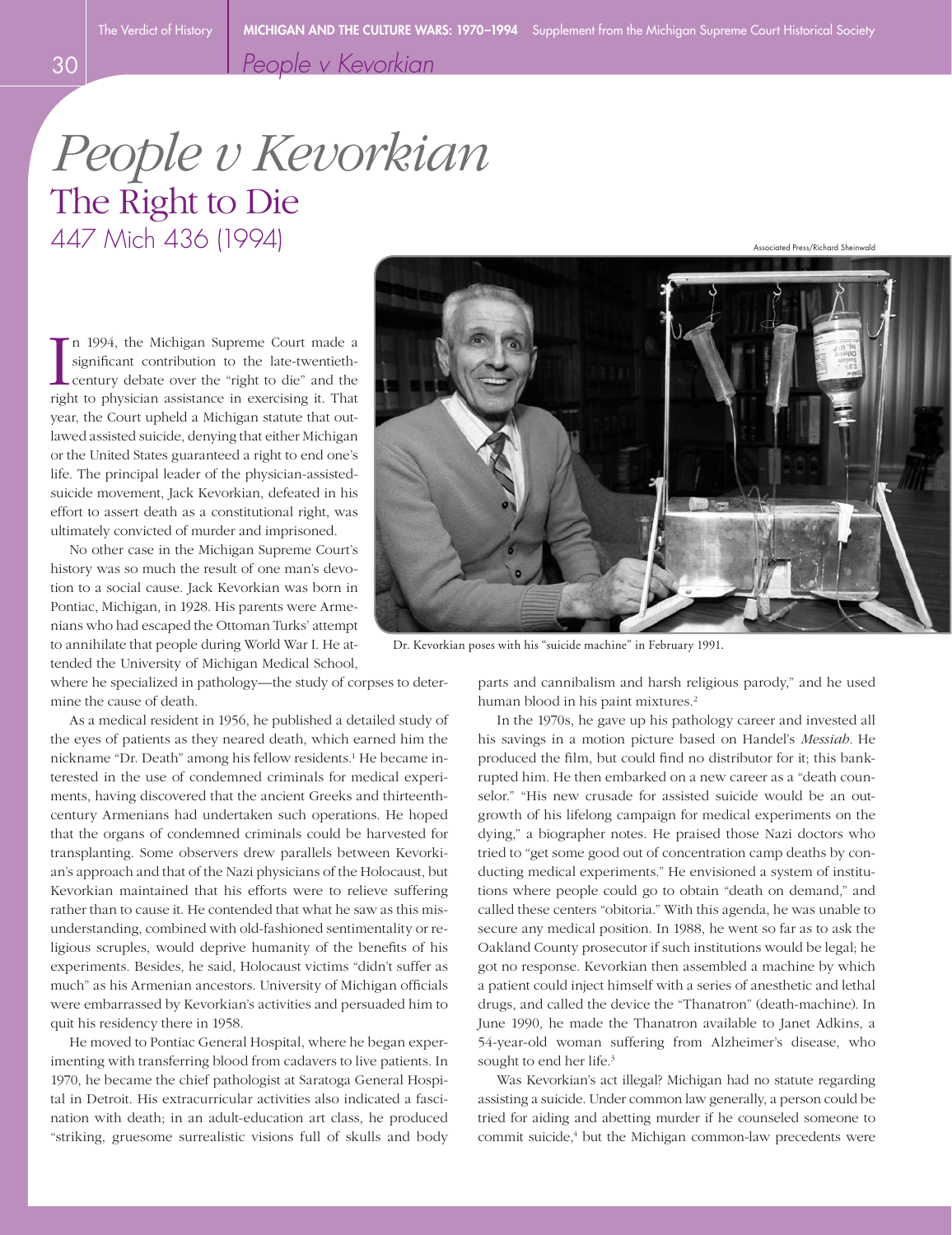not clear. In 1920, the state Supreme Court upheld the conviction of Frank Roberts, who had helped his wife to commit suicide<sup>5</sup> (People *v Roberts,* 211 Mich 187 (1920)). But the Court also denied review of a Court of Appeals decision in 1983 that held that incitement to suicide was not murder (*People v Campbell,* 124 Mich App 333 (1983), app den, 418 Mich 905 (1984)). Shortly after Janet Adkins' death, an Oakland Circuit Court judge issued an injunction ordering Kevorkian to stop assisting suicides. At the same time, the county prosecutor charged him with murder. Kevorkian retained the flamboyant and iconoclastic plaintiff's attorney, Geoffrey Fieger, to defend him. The criminal charges were dismissed, with the judge ruling that assisting suicide was not a crime in Michigan. The following year, Kevorkian used the death-machine (which Fieger had persuaded him to rename the "mercitron") in another suicide, and also provided a carbon monoxide mask for another patient. The state medical board then revoked his license.<sup>6</sup>

The controversy over assisted suicide was one element in the late twentieth-century "culture war" between one strand of thought claiming the mantle of progressivism and orthodoxy.<sup>7</sup> Kevorkian and Fieger believed that they were advancing science and enlightenment, rationalism against the backward and benighted forces of religious obscurantism, bigotry, and superstition. Kevorkian claimed that his prosecution was "a perfect manifestation of the existence of the Inquisition in this state, no different from the medieval one." He told a court that he regarded assisted suicide as "the first concrete step in a long-range plan that I have envisioned long ago…toward true enlightenment, in which we can develop a rational policy of planned death for the entire civilized world," and complained that he was being thwarted by a "Dark Age mentality born of a taboo." Fieger frequently denounced his opponents as religious fanatics, and claimed that Kevorkian's prosecution was "a civil rights matter on the scale of the Scopes trial," in which he faced judges who were attempting to "enforce morality."8 Kevorkian's opponents saw his campaign, like abortion and euthanasia, as a further step toward what Pope John Paul II called an atheistic "culture of death."

The Oakland County prosecutor again failed to win a murder case against Kevorkian in 1992, and he began to assist more suicides and acquire a national reputation. Near the end of the year, the state legislature acted. It passed a Janus-faced law that established a Commission on Death and Dying to study the issue of assisted suicide, and at the same time made assisted suicide a felony beginning at the end of March 1993, not until six months after the commission issued its report. In the weeks before the law took effect, Kevorkian assisted in seven more suicides, as many as he had conducted in the previous two and a half years. The legislature then enacted an assisted-suicide ban that would take effect immediately, on February 25. Kevorkian nevertheless continued to assist suicides, but was acquitted at every trial. Several circuit court judges held that assisted suicide was a constitutional right. In 1994, the Court of Appeals overturned the statute outlawing assisted suicide—not because there was a constitutional right to assisted suicide, but on the grounds that it violated the provision in the State Constitution (article IV, section 24) that "no law shall embrace more than one object." The statute at once established a commission to study assisted suicide, and, at the

same time, held that Kevorkian could be charged with common-law murder in these assisted suicide cases.

A majority of the Michigan Supreme Court upheld the legislature's assisted-suicide act. It held that the act was not constitutionally defective for having more than one object, and denied that the Fourteenth Amendment included a constitutional right to die. But the Court updated the common-law definition of murder and held that assisting suicide was not the same as murder. At least four justices agreed to these basic holdings, though several entered separate concurring and dissenting opinions.

None of the justices accepted the claim that the assisted-suicide statute violated the one-object provision of the Michigan Constitution. Outlawing assisted suicide while establishing a commission to study the issue "reflected permissible joining of statutory provisions." "There is virtually no statute that could not be subdivided and enacted as several bills," the Court noted.<sup>9</sup> More serious was the charge that the act limited a Fourteenth Amendment right to suicide, which several of the circuit courts had recognized. Kevorkian's advocates emphasized that a constitutional right to die could be inferred from the United States Supreme Court's abortion decisions. Most recently, the Court had reaffirmed the right to abortion in the 1992 case, *Planned Parenthood v Casey.* In that decision, the Court claimed that, "At the heart of liberty is the right to define one's own concept of existence, of the universe, and of the mystery of human life."10 Read broadly, this definition of Fourteenth Amendment liberty would trump nearly any governmental restriction on individual choice. In addition, Kevorkian claimed that the United States Supreme Court had ruled that patients or their representatives could refuse or discontinue life-sustaining medical measures.11 But the Michigan Supreme Court majority rejected these arguments. It maintained that there was a distinction between the right to refuse life-continuing treatment and the right to insist on life-ending treatment. Here it drew upon the law's distinction between misfeasance and nonfeasance. It also held that there was no history or tradition supporting a right to die. Most states prohibited suicide by statute or common law, provided for involuntary commitment for the suicidal, and permitted the use of non-deadly force to prevent suicide. "The right to commit suicide is neither implicit in the concept of ordered liberty nor deeply rooted in this nation's history and tradition," it concluded. "It would be an impermissibly radical departure from existing tradition, and from the principles that underlie that tradition, to declare that there is such a fundamental right protected by" the Fourteenth Amendment.<sup>12</sup>

At the same time, the Court held that Kevorkian's actions in assisting suicides could no longer be treated as murder under the 1920 *Roberts* precedent. "Few jurisdictions, if any, have retained the early common-law view that assisting in a suicide is murder,"

After serving eight years, Jack Kevorkian was released from the Lakeland Correctional Facility on June 1, 2007. On March 12, 2008, he announced his plans to run for congress in Michigan's 9th Congressional District. He ran as an Independent against incumbent Joe Knollenberg and Gary Peters, a professor at Central Michigan University.